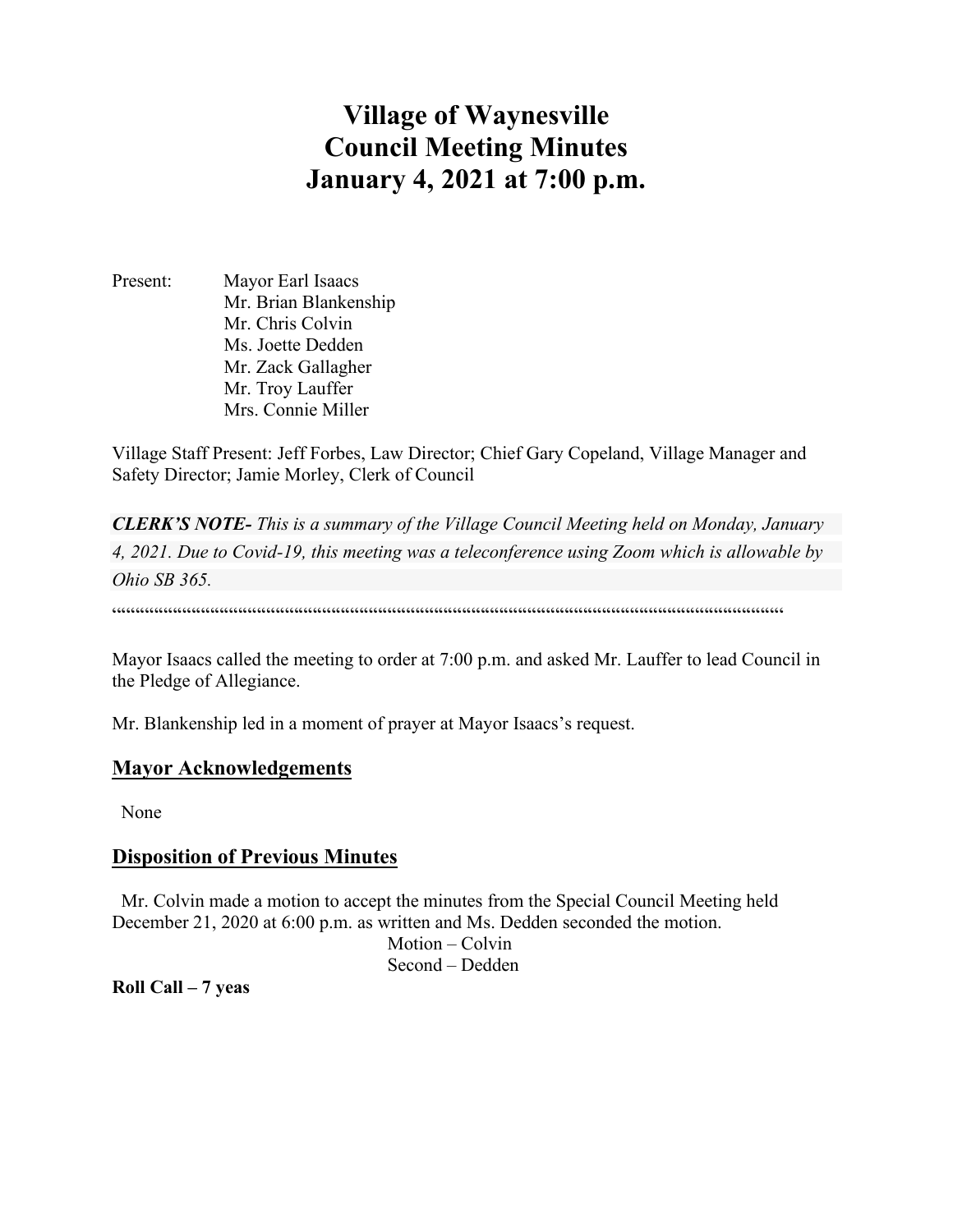Mrs. Miller made a motion to approve the Council meeting minutes from December 21, 2020 at 7:00 p.m. as written and Mr. Blankenship seconded the motion.

> Motion – Miller Second – Blankenship

#### **Roll Call – 7 yeas**

 $\label{prop:main}$ 

#### **Public Recognition**

None

""""""""""""""""""""""""""""""""""""""""""""""""""""""""""""""""""""""""

#### **Old Business**

None

 $\label{prop:main}$ 

### **Reports**

#### **Finance**

The Finance Committee will meet on January 21, 2021 at 5:00 p.m. through Zoom teleconferencing and the public is welcome.

#### **Public Works Report**

 Public Works met this evening and worked on polishing the Emergency Water Agreement with Warren County and encourages the public to weigh in on the agreement.

## **Special Committee Report**

None

#### **Village Manager Report**

|  | - No formal report as was on vacation last week.            |
|--|-------------------------------------------------------------|
|  | - Would like to thank Mr. Gallagher and all of Council for  |
|  | contributing suggestions on the Emergency Water Agreement.  |
|  | Hoping to have this passed and agreed on with Warren County |
|  | in time for the Ferry water tank project.                   |

#### **Police Report**